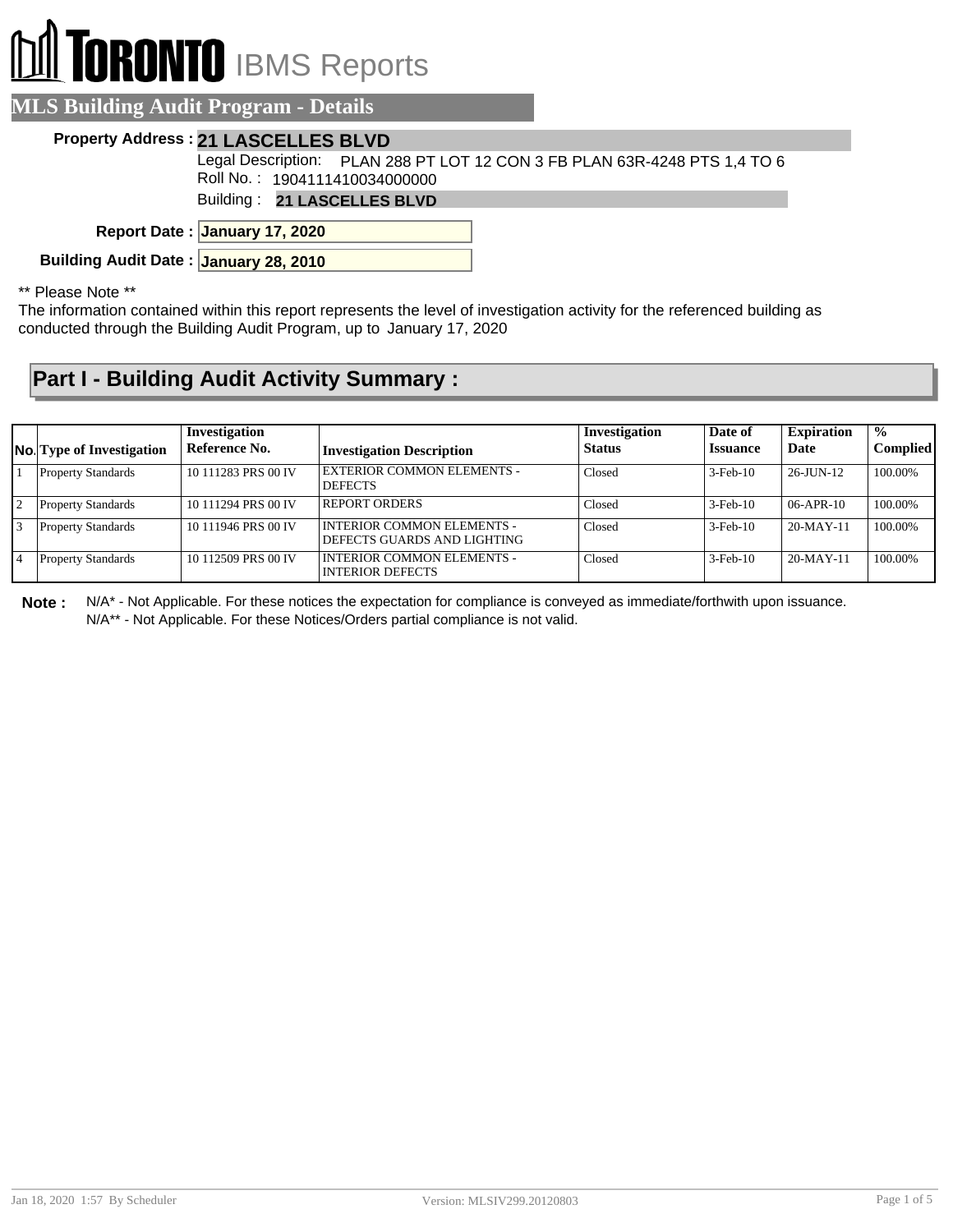## **Part II - Building Audit Details for Property Standards Orders :**

|   | Type of<br> No. Investigation | ∣Investiqation<br><b>Reference No.</b> | <b>Investigation Description</b> | <b>Investigation Date of</b><br><b>Status</b> | <b>I</b> ssuance | <b>Expiration</b><br>∣Date | <b>Next Scheduled</b><br><b>Inspection Date</b> |
|---|-------------------------------|----------------------------------------|----------------------------------|-----------------------------------------------|------------------|----------------------------|-------------------------------------------------|
| b | Property Standards            | 10 111294 PRS 00 IV REPORT ORDERS      |                                  | Closed                                        | $3$ -Feb-10      | $ 06 - APR - 10$           | 7-Apr-10                                        |

**No. of defects contained within the Order :**

**No. of defects that remain outstanding :**



|     | <b>Deficiency Details</b>                                                                                                                              |          |               |  |  |
|-----|--------------------------------------------------------------------------------------------------------------------------------------------------------|----------|---------------|--|--|
| No. | <b>Violation/Defect</b>                                                                                                                                | Location | <b>Status</b> |  |  |
|     | Temporary window air conditioners have been installed into existing window openings bringing<br>the structural integrity of the opening into question. | Building | Closed        |  |  |

| Type of<br> No. Investigation | <b>Investigation</b><br><b>Reference No.</b> | <b>Investigation Description</b>                                              | <b>Investigation Date of</b><br>Status | <b>Issuance</b> | <b>Expiration</b><br>∣Date | <b>Next Scheduled</b><br><b>Inspection Date I</b> |
|-------------------------------|----------------------------------------------|-------------------------------------------------------------------------------|----------------------------------------|-----------------|----------------------------|---------------------------------------------------|
| Property Standards            |                                              | 10 111946 PRS 00 IV INTERIOR COMMON ELEMENTS -<br>DEFECTS GUARDS AND LIGHTING | Closed                                 | 3-Feb-10        | 20-MAY-11                  | 20-May-11                                         |



**No. of defects that remain outstanding :**

|     | <b>Deficiency Details</b>                                                                                                                                               |                      |               |  |  |  |
|-----|-------------------------------------------------------------------------------------------------------------------------------------------------------------------------|----------------------|---------------|--|--|--|
| No. | <b>Violation/Defect</b>                                                                                                                                                 | Location             | <b>Status</b> |  |  |  |
|     | Lighting in a laundry room is provided at less than 200 lux.                                                                                                            | Interior of Building | i Closed      |  |  |  |
| 2   | Corridors are not equipped to provide illumination to an average level of not less than 50 lux at<br>Ifloor or tread level.                                             | Interior of Building | <b>Closed</b> |  |  |  |
| 3   | The guard is designed that a member, attachment or opening located between 140 millimetres<br>and 900 millimetres above the level being protected facilitates climbing. | Interior of Building | <b>Closed</b> |  |  |  |
| 4   | Required guard does not prevent the passsage of a sphere having a diameter more than 100<br>l millimetres.                                                              | Interior of Building | l Closed      |  |  |  |
| 5   | Required guard does not prevent the passsage of a sphere having a diameter more than 100<br>l millimetres.                                                              | Interior of Building | Closed        |  |  |  |

**0**

**5**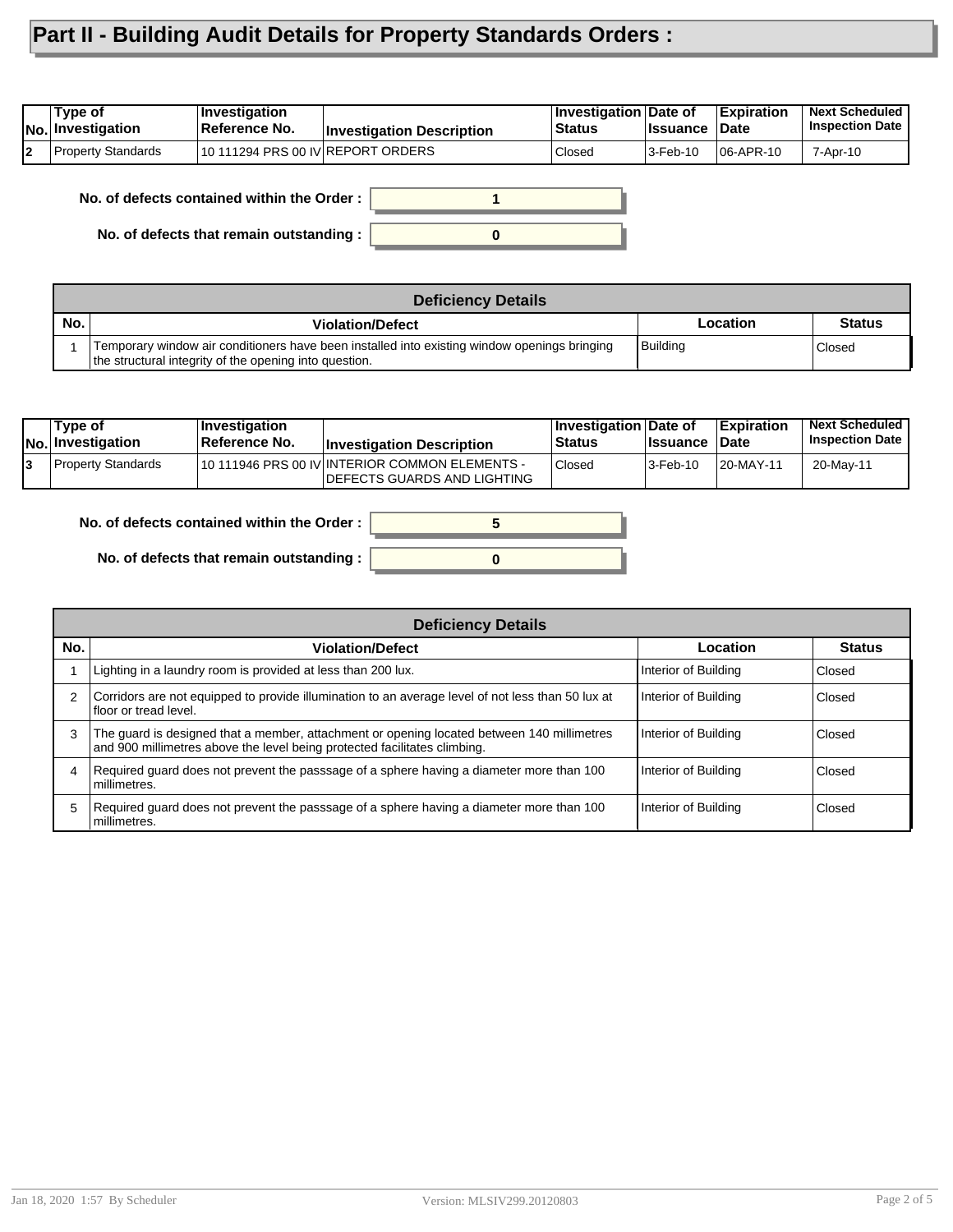|  | Tvpe of<br>$ No $ Investigation | $\blacksquare$ Investigation<br>Reference No. | <b>Investigation Description</b>                                 | <b>∣Investigation Date of</b><br><b>Status</b> | <b>Ilssuance Date</b> | <b>Expiration</b> | <b>Next Scheduled</b><br><b>Inspection Date</b> |
|--|---------------------------------|-----------------------------------------------|------------------------------------------------------------------|------------------------------------------------|-----------------------|-------------------|-------------------------------------------------|
|  | Property Standards              |                                               | 10 111283 PRS 00 IV EXTERIOR COMMON ELEMENTS -<br><b>DEFECTS</b> | Closed                                         | 3-Feb-10              | 26-JUN-12         | 31-Jul-12                                       |

| No. of defects contained within the Order:       |  |
|--------------------------------------------------|--|
| No. of defects that remain outstanding : $\vert$ |  |

|     | <b>Deficiency Details</b>                                                                                                                                                                                               |                             |               |  |  |  |  |
|-----|-------------------------------------------------------------------------------------------------------------------------------------------------------------------------------------------------------------------------|-----------------------------|---------------|--|--|--|--|
| No. | <b>Violation/Defect</b>                                                                                                                                                                                                 | Location                    | <b>Status</b> |  |  |  |  |
|     | Paint peeling and deteriorated.                                                                                                                                                                                         | Balcony                     | Closed        |  |  |  |  |
| 2   | Exterior steps, not maintained. Concrete damaged.                                                                                                                                                                       | East                        | Closed        |  |  |  |  |
| 3   | Exterior landing not maintained. Concrete damaged.                                                                                                                                                                      | East                        | Closed        |  |  |  |  |
| 4   | The location and size of openings present a hazard as they are designed with members or<br>attachments between 140 millimetres and 900 millimetres above the level protected by the guard<br>which facilitate climbing. | Exterior                    | Closed        |  |  |  |  |
| 5   | Height of the guards are less than 1,070 millimetres.                                                                                                                                                                   | Exterior                    | Closed        |  |  |  |  |
| 6   | Required guard does not prevent the passsage of a sphere having a diameter more than 100<br>millimetres.                                                                                                                | Exterior                    | Closed        |  |  |  |  |
|     | Handrails on both sides of stair or ramp 1,100mm in width or more not provided                                                                                                                                          | Exterior                    | Closed        |  |  |  |  |
| 8   | The location and size of openings present a hazard as they are designed with members or<br>attachments between 140 millimetres and 900 millimetres above the level protected by the guard<br>which facilitate climbing. | <b>Exterior Of Building</b> | Closed        |  |  |  |  |
| 9   | Guard has openings of a size that does not prevent the passsage of a sphere having a diameter<br>more than 100 millimetres                                                                                              | <b>Exterior Of Building</b> | Closed        |  |  |  |  |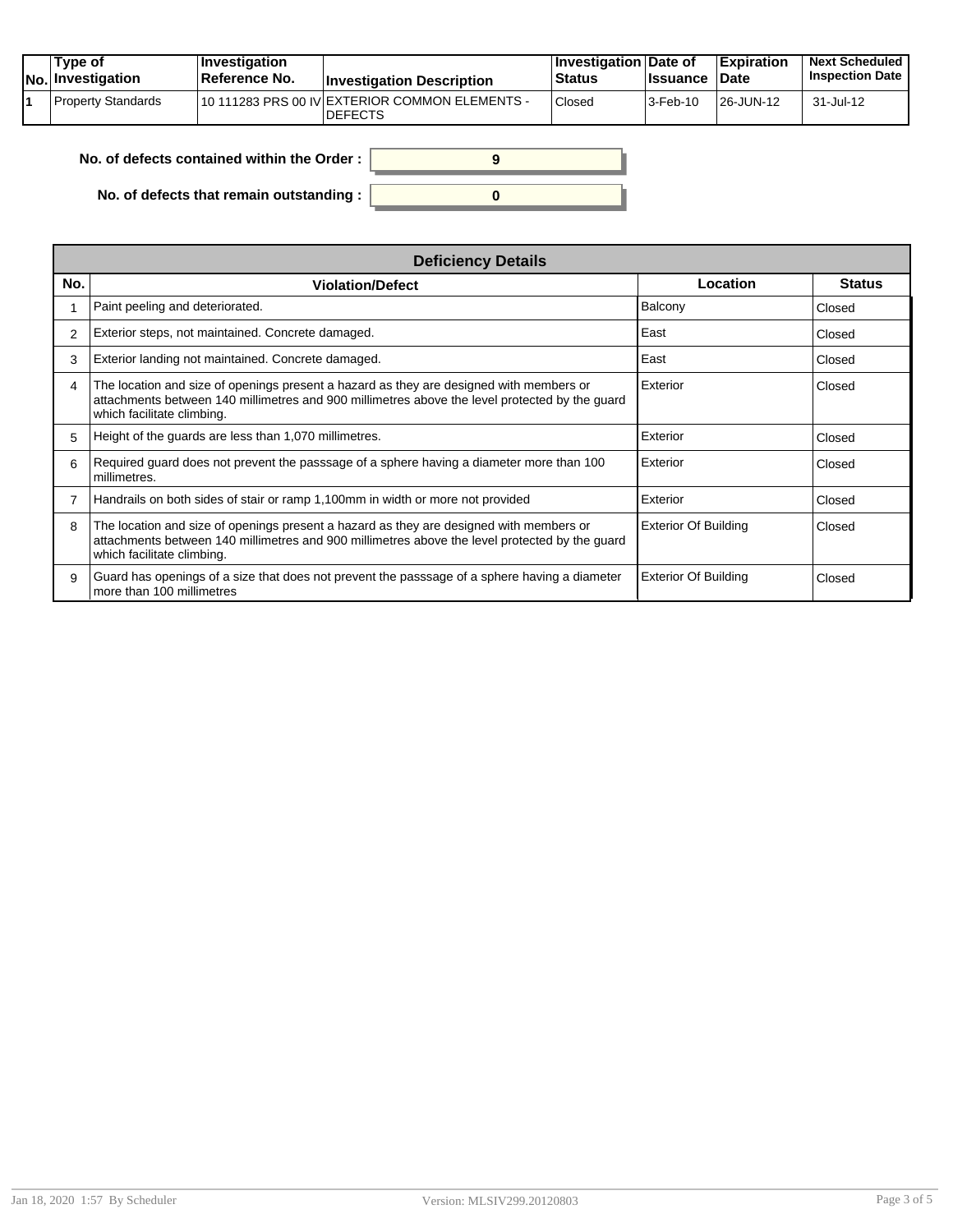| Type of<br>No. Investigation | $ $ Investigation<br><b>Reference No.</b> | <b>Investigation Description</b>                                   | <b>Investigation Date of</b><br><b>Status</b> | <b>Ilssuance Date</b>   | <b>Expiration</b> | <b>Next Scheduled</b><br><b>Inspection Date</b> |
|------------------------------|-------------------------------------------|--------------------------------------------------------------------|-----------------------------------------------|-------------------------|-------------------|-------------------------------------------------|
| Property Standards           |                                           | 10 112509 PRS 00 IV INTERIOR COMMON ELEMENTS -<br>INTERIOR DEFECTS | <b>Closed</b>                                 | $ 3 - \text{Feb} - 10 $ | 20-MAY-11         | 20-May-11                                       |

**0**

**23**

**No. of defects contained within the Order :**

**No. of defects that remain outstanding :**

|                | <b>Deficiency Details</b>                                                              |                      |               |  |  |  |
|----------------|----------------------------------------------------------------------------------------|----------------------|---------------|--|--|--|
| No.            | <b>Violation/Defect</b>                                                                | Location             | <b>Status</b> |  |  |  |
| 1              | 2nd floor garbage chute room ceiling has broken plaster.                               | Interior of Building | Closed        |  |  |  |
| 2              | Concrete walls in compactor room have broken blocks and broken concrete.               | Interior of Building | Closed        |  |  |  |
| 3              | Basement wall at south exit has a hole and broken plaster.                             | Interior of Building | Closed        |  |  |  |
| 4              | 5th floor garbage chute room wall has broken plaster.                                  | Interior of Building | Closed        |  |  |  |
| 5              | 3rd floor electrical closet has broken section of wall.                                | Interior of Building | Closed        |  |  |  |
| 6              | 2nd floor electrical closet has broken section of wall.                                | Interior of Building | Closed        |  |  |  |
| $\overline{7}$ | Mailbox is missing a door.                                                             | Interior of Building | Closed        |  |  |  |
| 8              | Garbage chute doors do not return to closed position.                                  | Interior of Building | Closed        |  |  |  |
| 9              | Floor drains in boiler room not provided with a cover.                                 | Interior of Building | Closed        |  |  |  |
| 10             | 9th floor carpet is stained.                                                           | Interior of Building | Closed        |  |  |  |
| 11             | Light fixture in sub basement at south east exit not provided with a cover.            | Interior of Building | Closed        |  |  |  |
| 12             | Electrical closets contain debris                                                      | Interior of Building | Closed        |  |  |  |
| 13             | 17th floor ceiling opposite garbage chute room has finish that is peeling and flaking. | Interior of Building | Closed        |  |  |  |
| 14             | Wall opposite apt 1602 is cracked.                                                     | Interior of Building | Closed        |  |  |  |
| 15             | 5th floor garbage chute room ceiling has broken plaster.                               | Interior of Building | Closed        |  |  |  |
| 16             | 6th floor garbage chute room ceiling has broken plaster.                               | Interior of Building | Closed        |  |  |  |
| 17             | Basement ceiling at south exit has flaking plaster.                                    | Interior of Building | Closed        |  |  |  |
| 18             | Hole in ceiling above locker 1104 in locker room A                                     | Interior of Building | Closed        |  |  |  |
| 19             | Hole in ceiling above locker 1705 in locker room C.                                    | Interior of Building | Closed        |  |  |  |
| 20             | Ceiling in sub basement at south east exit has paint peeling.                          | Interior of Building | Closed        |  |  |  |
| 21             | Basement door in south stairwell has missing door hardware.                            | Interior of Building | Closed        |  |  |  |
| 22             | Elevator does not stop flush with the floor                                            | Interior of Building | Closed        |  |  |  |
| 23             | Hallway floor beside locker room C is not smooth and level.                            | Interior of Building | Closed        |  |  |  |